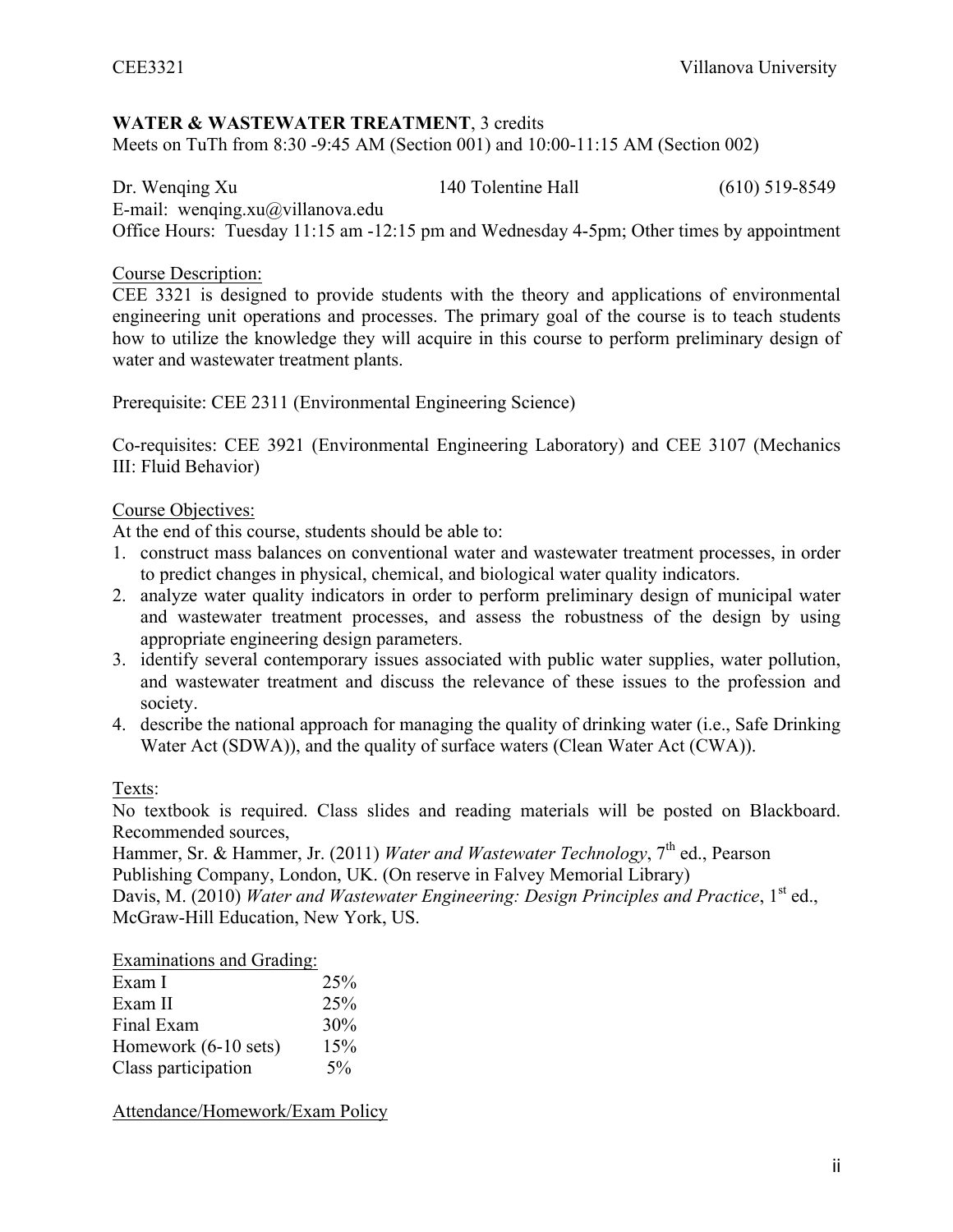**No makeup exams will be given.** If a family death or your severe illness prevents you from attending an exam, you will be given the average of your other exams as the grade for the missed exam. Unexcused absences for exams will result in a grade of zero. You are expected to attend every scheduled class. Class participation will be evaluated via in-class quiz and Q&A session.

Homeworks are due at 5PM on the due date. You can turn in problem sets in class or leave them outside my office in the envelope (140 Tolentine Hall). **Late homework will be subjected to 20% penalty regardless of the excuses (i.e.,** being sick or being overwhelmed with other activities, etc). No late homework will be accepted after 2 days from the due date. I would NOT respond to any emails regarding to homework extension. If you feel very strongly that you have a case, come and talk to me. Please refer to the academic ethic session before completing all assignments.

| 94-100% | A    | 73-76%     |              |
|---------|------|------------|--------------|
| 90-93%  | А-   | 70-72%     | C-           |
| 87-89%  | $R+$ | 67-69%     | $_{\rm 1)+}$ |
| 83-86%  | B    | $63 - 66%$ | ו ו          |
| 80-82%  | B-   | $60 - 62%$ | ור -         |
| 77-79%  | $C+$ | Below 60%  | F            |

The overall final grades will be assigned according to the following scale.

If you have a diagnosed disability and plan to utilize academic accommodations, please contact Gregory Hannah, advisor to students with disabilities  $\omega$  610-519-3209 or visit the office on the second floor of the Connelly Center as soon as possible. The Office of Disability Services collaborates with students, faculty, staff, and community members to create diverse learning environments that are usable, equitable, inclusive and sustainable. The ODS provides Villanova University students with physical disabilities the necessary support to successfully complete their education and participate in activities available to all students.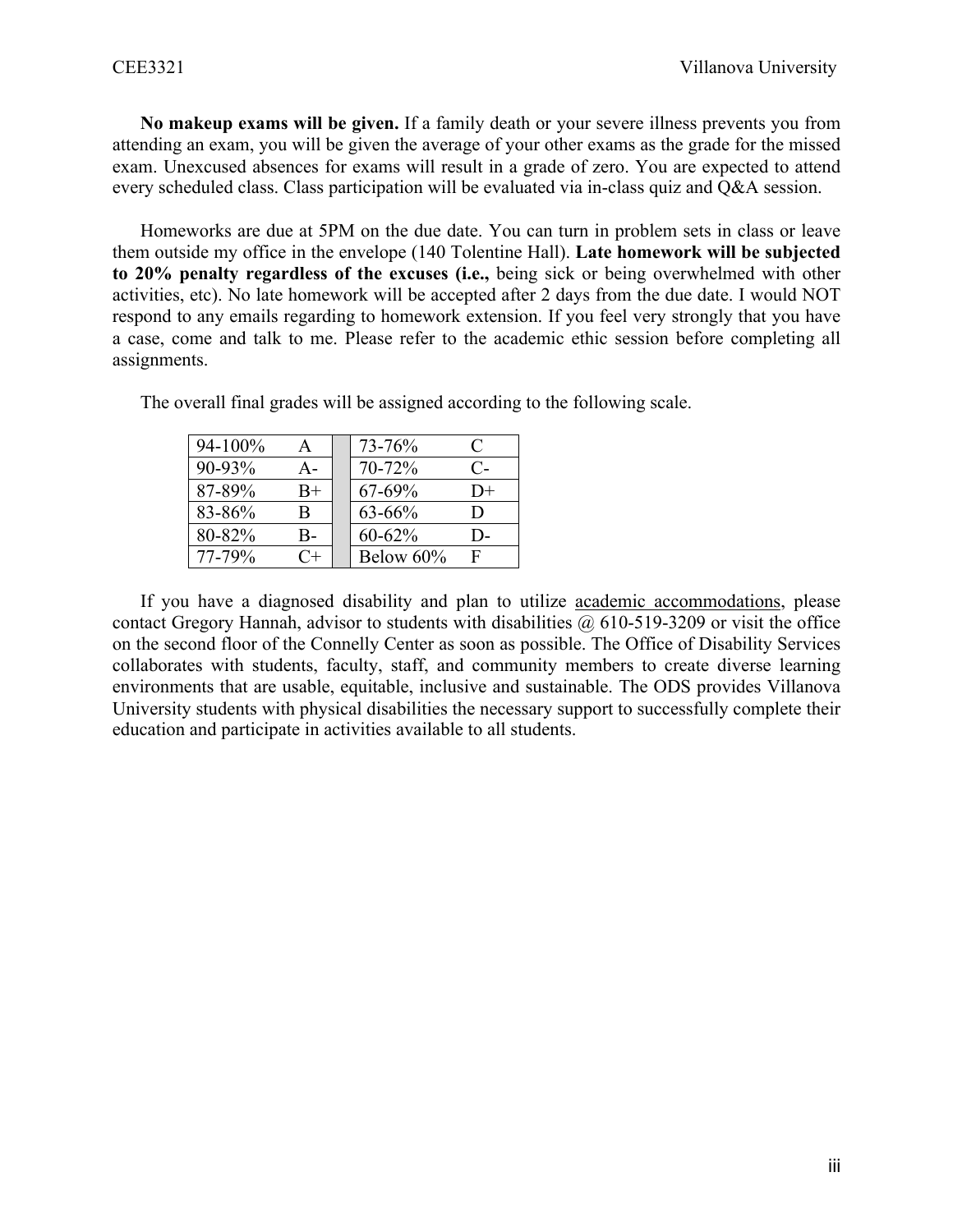# **VILLANOVA MISSION STATEMENT**

"Villanova University is a Catholic Augustinian community of higher education, committed to excellence and distinction in the discovery, dissemination and application of knowledge. Inspired by the life and teaching of Jesus Christ, the University is grounded in the wisdom of the Catholic intellectual tradition and advances a deeper understanding of the relationship between faith and reason. Villanova emphasizes and celebrates the liberal arts and sciences as foundational to all academic programs. The University community welcomes and respects members of all faiths who seek to nurture a concern for the common good and who share an enthusiasm for the challenge of responsible and productive citizenship in order to build a just and peaceful world."

# **ACADEMIC ETHICS**

The strength of the university depends on academic and personal integrity. In this course, you MUST be honest and truthful. Ethical violations include cheating on exams, plagiarism, reuse of assignments, improper use of the Internet and electronic devices, unauthorized collaboration, alteration of graded assignments, forgery and falsification, lying, facilitating academic dishonesty, and unfair competition.

Report any violations you witness to the instructor. For the first offense, a student who violates the Code of Villanova University will receive 0 points for the assignment. The violation will be reported by the instructor to the Dean's office and recorded in the student's file. In addition, the student will be expected to complete an education program. For the second offense, the student will be dismissed from the University and the reason noted on the student's official transcript. You may consult the Code of Academic Integrity of Villanova University using the link below,

https://www1.villanova.edu/villanova/vpaa/studentservices/policies/integrity/code.html